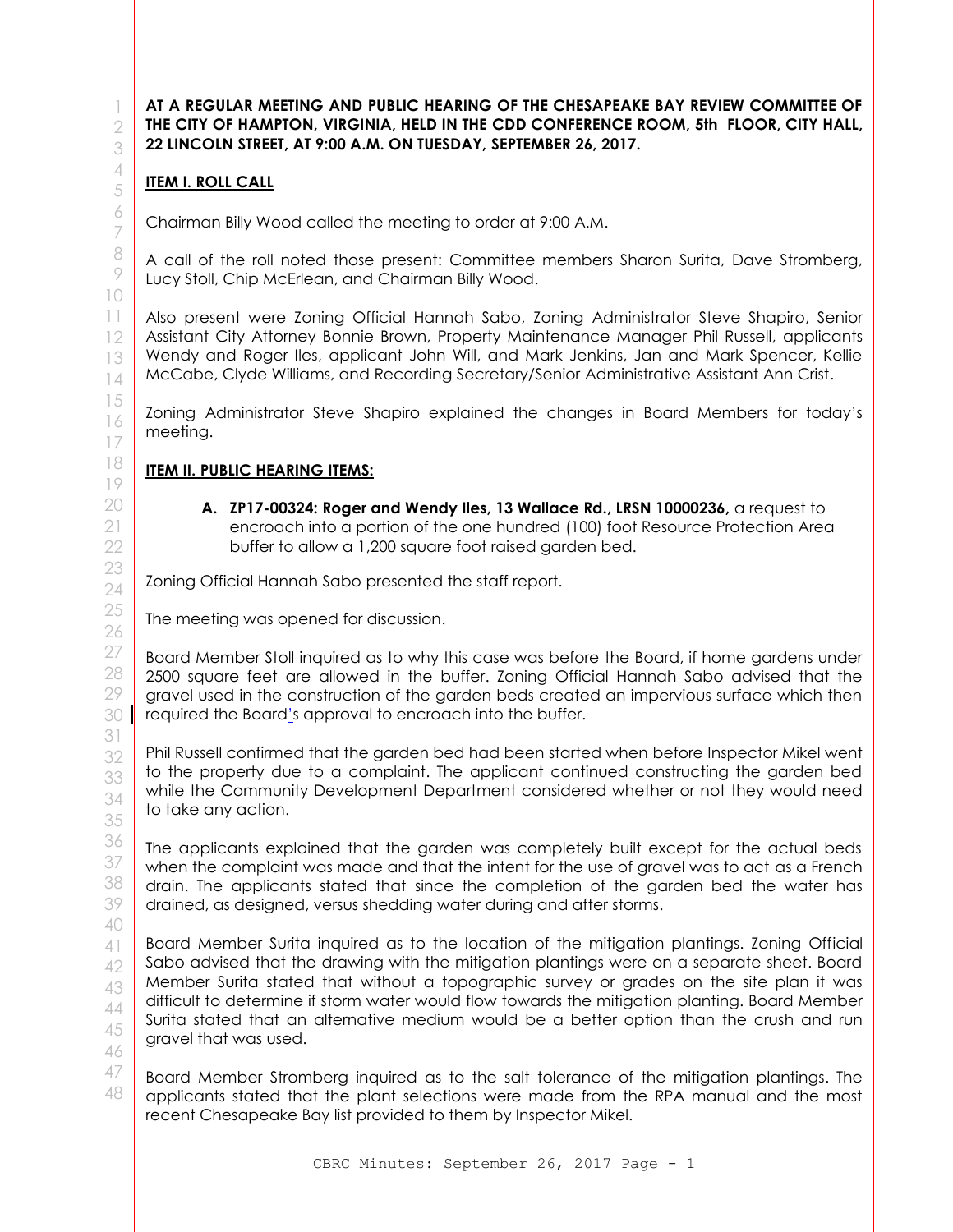Board Member McErlean requested that Phil Russell read the statement from Inspector Mikel.

Senior Assistant City Attorney Bonnie Brown confirmed that the Board could add additional conditions to the approval, such as the applicant will work with staff to ensure that plantings are placed in relation to water flow.

Neighbors Mark Jenkins and Kellie McCabe expressed concern about an increase in flooding due to any water displaced by the raised garden beds. Neighbor Mark Jenkins presented photographs of the neighborhood during flooding events.

Neighbors Jan and Walter Spencer who live next door stated they have not seen any additional runoff due to the garden.

A motion was made by Board Member Stromberg and seconded by Board Member McErlean to approve the request to encroach into a portion of the one hundred (100) foot Resource Protection Area buffer to allow a 1,200 square foot raised garden bed with the following three (3) conditions:

- 1. The raised garden bed shall be limited to 1,200 SF.
- 2. Any permanent impervious area shall be mitigated for at the rate of one (1) unit of mitigation per every 400 square-feet, or portion thereof, of encroachment into the RPA buffer, according to the DCR Riparian Buffer Modification and Mitigation Guidance Manual.
- 3. A survey is provided showing the drainage patterns. The applicants will work with staff to ensure that the plantings are salt tolerant and in the correct location. The applicants will install the existing rain barrels adjacent to the shed.

A roll call vote on the motion resulted as follows:

| AYES:    | Stromberg                     |
|----------|-------------------------------|
| NAYS:    | Surita, Stoll, McErlean, Wood |
| ABSTAIN: | <b>None</b>                   |
| ABSENT:  | <b>None</b>                   |

A motion was made by Board Member Stoll and seconded by Board Member McErlean to deny the request to encroach into a portion of the one hundred (100) foot Resource Protection Area buffer to allow a 1,200 square foot raised garden bed.

A roll call vote on the motion resulted as follows:

| AYES:    | Surita, Stromberg, Stoll, McErlean, Wood |
|----------|------------------------------------------|
| NAYS:    | None.                                    |
| ABSTAIN: | <b>None</b>                              |
| ABSENT:  | <b>None</b>                              |

The applicants were advised of their right to appeal this Board's decision to the Board of Zoning Appeals.

Zoning Administrator Steve Shapiro was called away from the meeting; Senior Assistant City Attorney Bonnie Brown confirmed that Zoning Official Hannah Sabo would act in his capacity should a zoning interpretation be required.